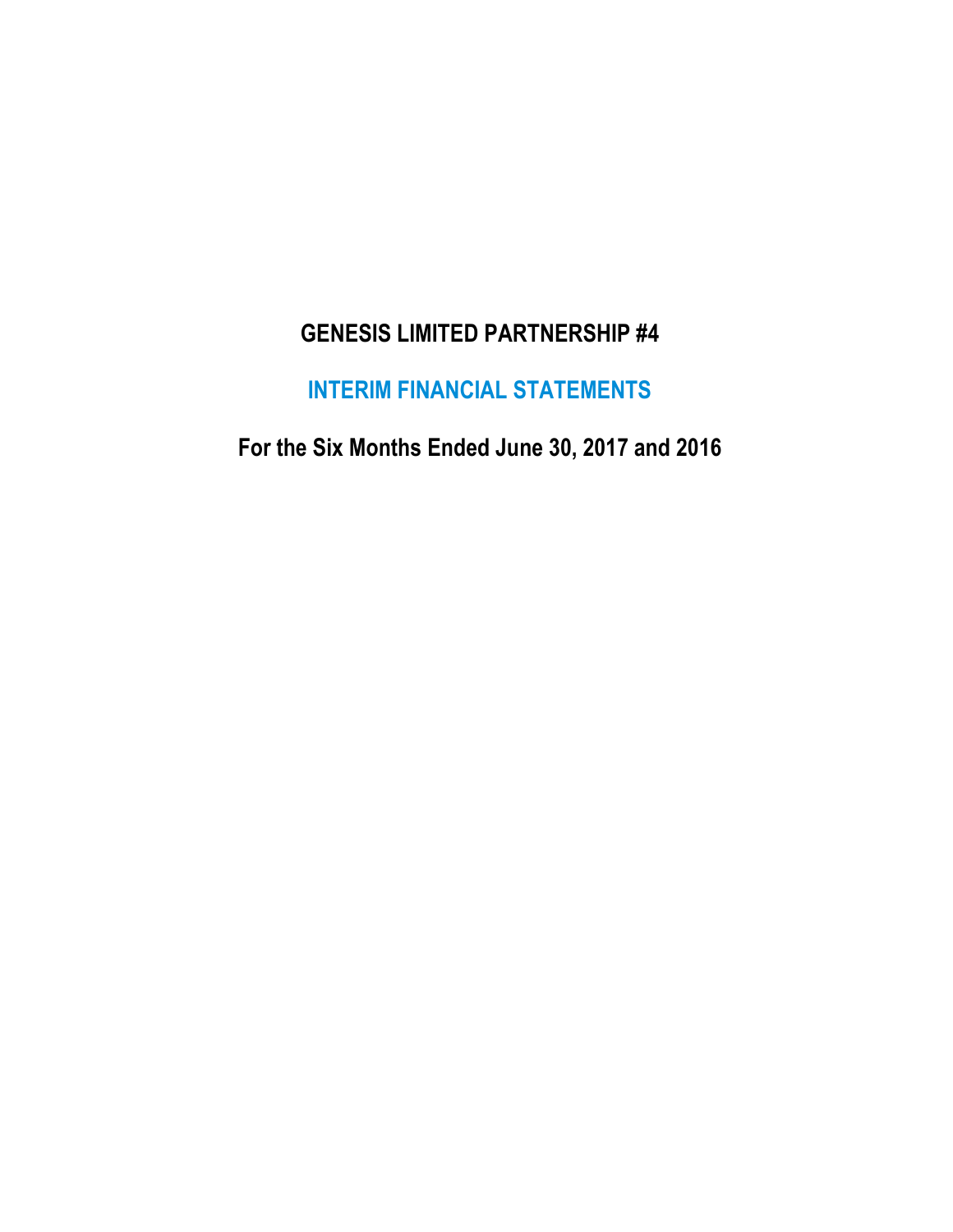## **GENESIS LIMITED PARTNERSHIP #4 NOTICE OF NO AUDITOR REVIEW OF INTERIM FINANCIAL STATEMENTS For the Six Months Ended June 30, 2017 and 2016**

**The accompanying unaudited interim financial statements of Genesis Limited Partnership #4 (the "Partnership") have been prepared by and are the sole responsibility of the Partnership's management. These financial statements have not been independently reviewed or audited.**

**\_\_\_\_\_\_\_\_\_\_\_\_\_\_\_\_\_\_\_\_\_\_\_\_\_\_\_\_\_\_\_\_\_\_\_\_\_\_\_\_\_\_\_\_\_\_\_\_\_\_\_\_\_\_\_\_\_\_\_\_\_\_\_\_\_\_\_\_\_\_\_\_\_\_\_\_\_\_\_\_\_\_\_\_\_\_\_\_\_\_\_\_\_\_\_\_\_\_\_\_\_\_\_\_\_\_\_**

 $\_$  ,  $\_$  ,  $\_$  ,  $\_$  ,  $\_$  ,  $\_$  ,  $\_$  ,  $\_$  ,  $\_$  ,  $\_$  ,  $\_$  ,  $\_$  ,  $\_$  ,  $\_$  ,  $\_$  ,  $\_$  ,  $\_$  ,  $\_$  ,  $\_$  ,  $\_$  ,  $\_$  ,  $\_$  ,  $\_$  ,  $\_$  ,  $\_$  ,  $\_$  ,  $\_$  ,  $\_$  ,  $\_$  ,  $\_$  ,  $\_$  ,  $\_$  ,  $\_$  ,  $\_$  ,  $\_$  ,  $\_$  ,  $\_$  ,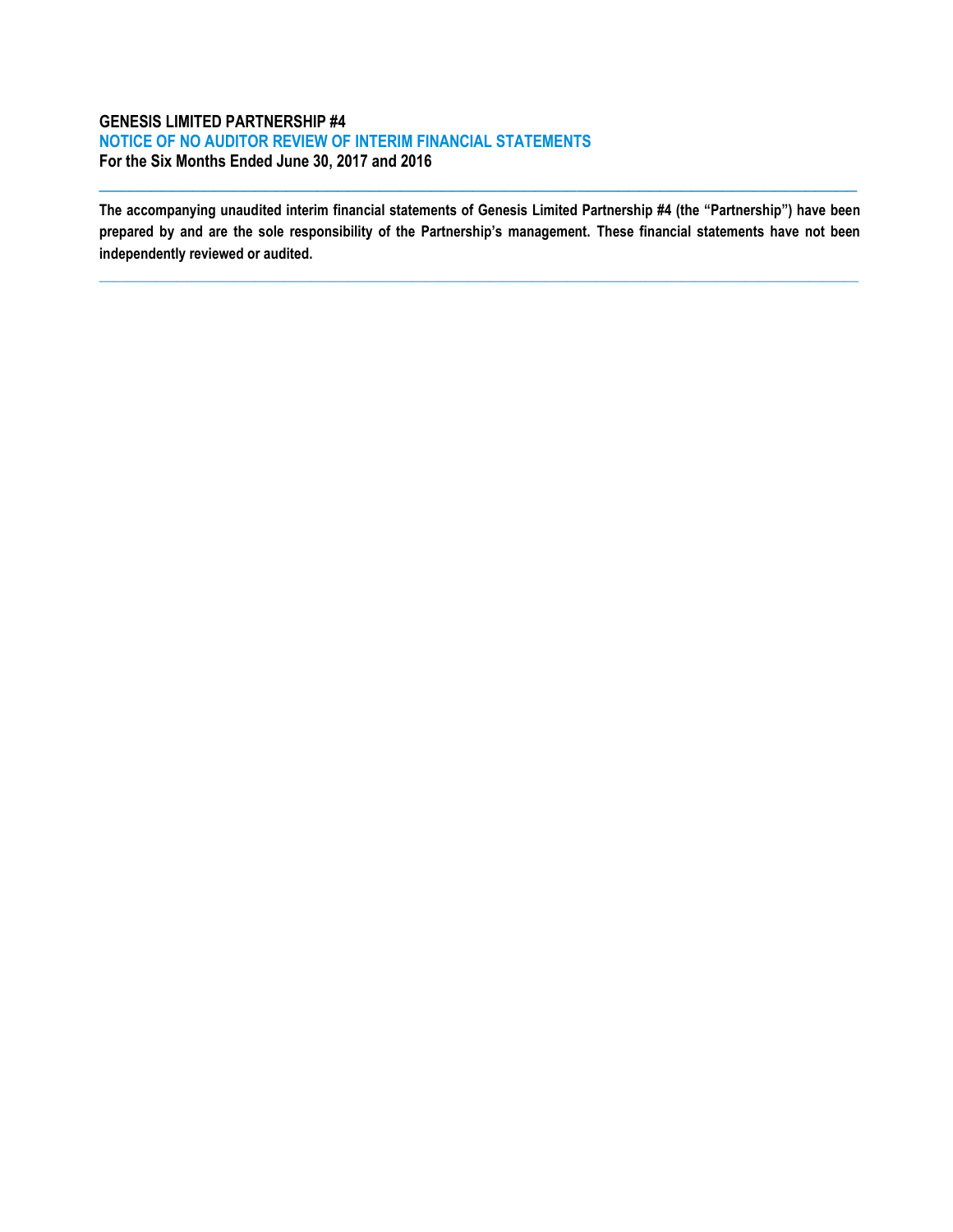## **GENESIS LIMITED PARTNERSHIP #4 BALANCE SHEETS** *(In Canadian dollars) (Unaudited)*

|                                     |              | June 30, 2017 | Dec. 31, 2016 |
|-------------------------------------|--------------|---------------|---------------|
| <b>Assets</b>                       | <b>Notes</b> |               |               |
| Land held for future development    |              | 5,638,034     | 5,456,317     |
| <b>Total assets</b>                 |              | 5,638,034     | 5,456,317     |
|                                     |              |               |               |
| <b>Liabilities</b>                  |              |               |               |
| Amounts due to related parties      |              | 362,091       | 174,325       |
| <b>Total liabilities</b>            |              | 362,091       | 174,325       |
|                                     |              |               |               |
| <b>Equity</b>                       |              |               |               |
| General partner                     |              | 100           | 100           |
| Limited partners                    |              | 5,275,843     | 5,281,892     |
| <b>Total equity</b>                 |              | 5,275,943     | 5,281,992     |
|                                     |              |               |               |
| <b>Total liabilities and equity</b> |              | 5,638,034     | 5,456,317     |

*See accompanying notes to the interim financial statements.*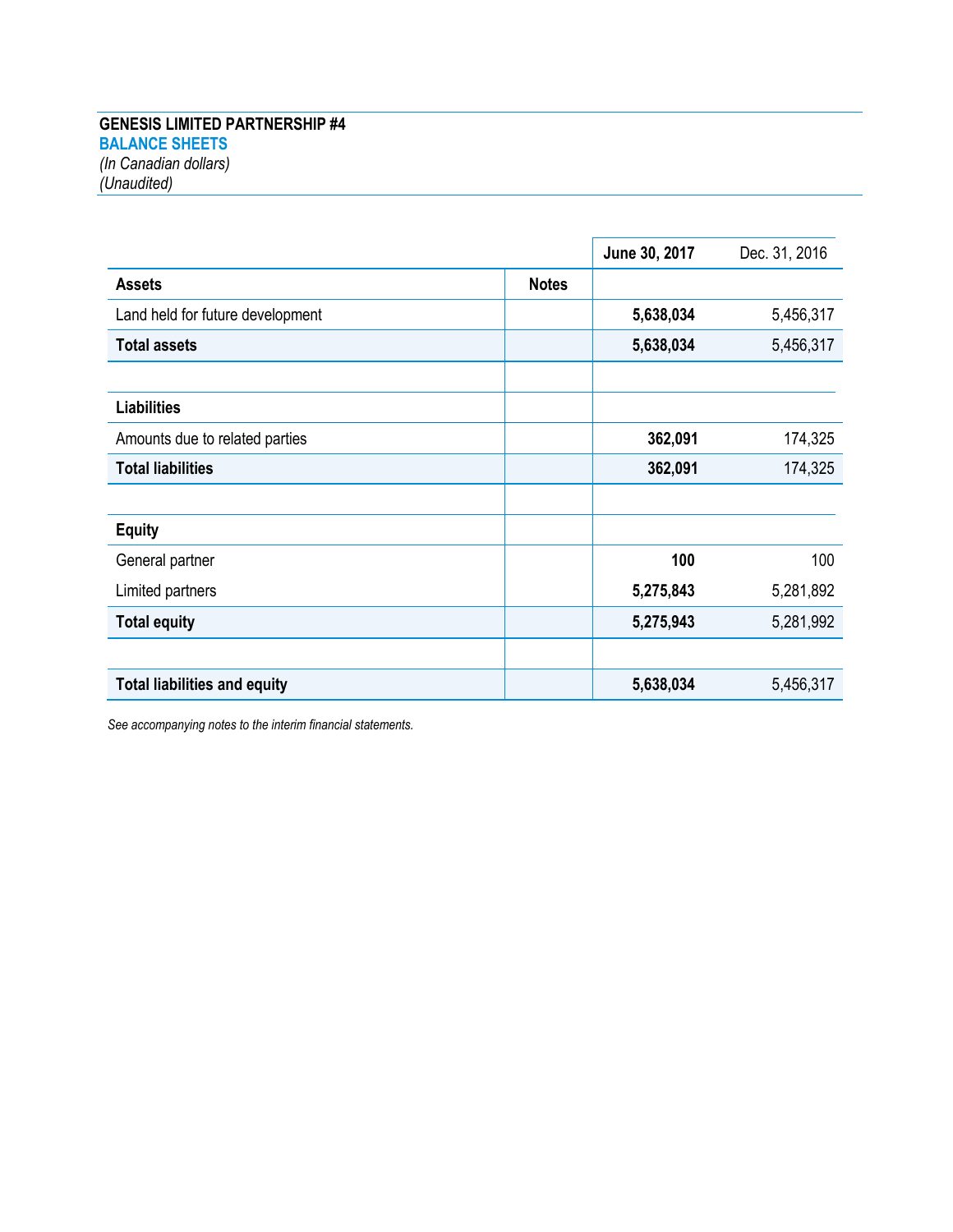#### **GENESIS LIMITED PARTNERSHIP #4 STATEMENTS OF COMPREHENSIVE INCOME (LOSS)** *(In Canadian dollars) (Unaudited)*

|                                                   |              | Six Months Ended June 30, |       |
|---------------------------------------------------|--------------|---------------------------|-------|
|                                                   |              | 2017                      | 2016  |
| <b>Revenues</b>                                   | <b>Notes</b> |                           |       |
| Rental income and other revenue                   |              | 8,589                     | 6,109 |
|                                                   |              | 8,589                     | 6,109 |
| <b>Expenses</b>                                   |              |                           |       |
| General and administrative                        |              | 6,736                     |       |
| Finance expense                                   |              | 7,902                     |       |
|                                                   |              | 14,638                    |       |
|                                                   |              |                           |       |
| Earnings (loss) being comprehensive income (loss) |              | (6,049)                   | 6,109 |

*See accompanying notes to the interim financial statements.*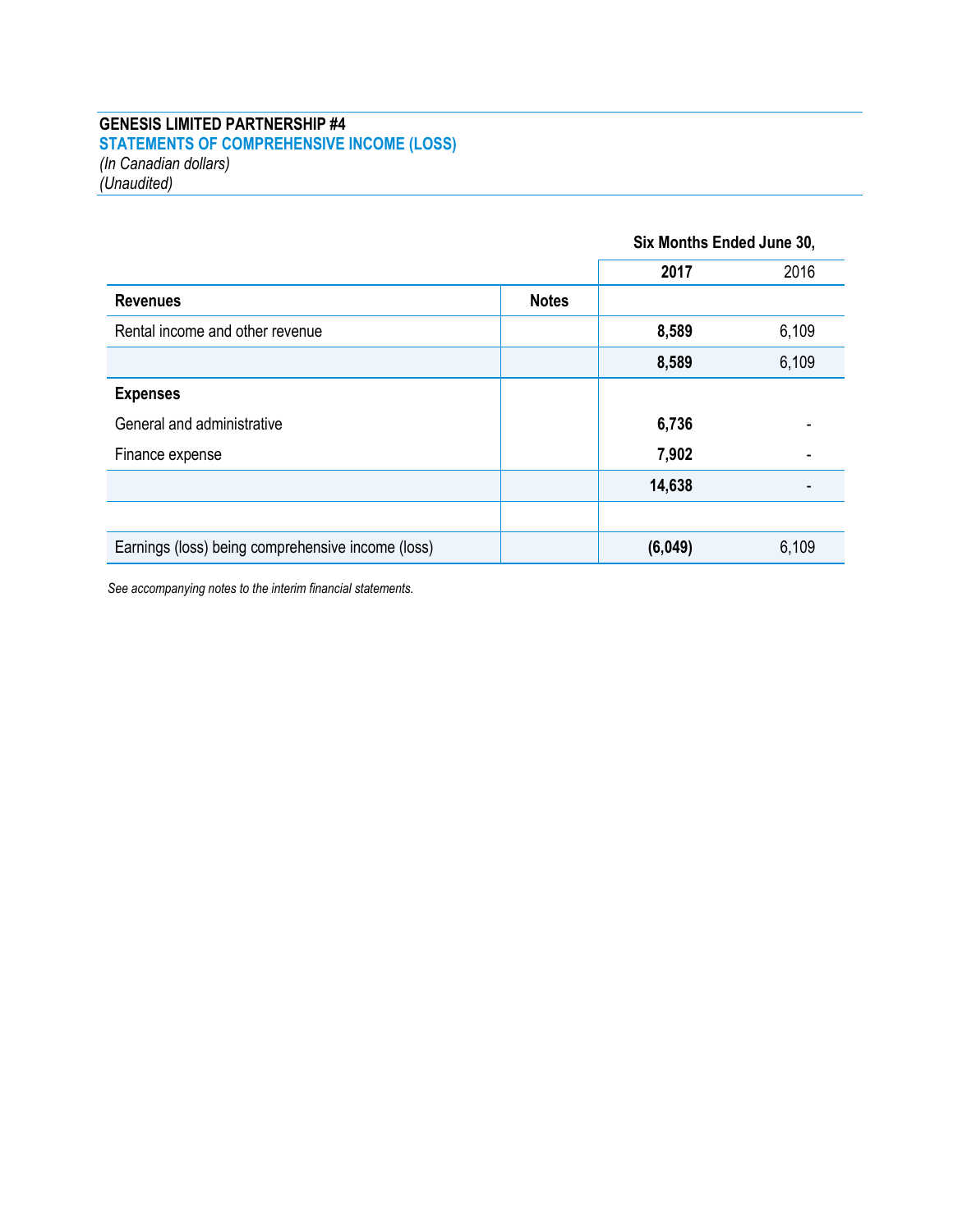#### **GENESIS LIMITED PARTNERSHIP #4 STATEMENTS OF PARTNERS' EQUITY For the six months ended June 30, 2017 and 2016** *(In Canadian dollars)*

*(Unaudited)*

|                                     | <b>Net Partners'</b><br><b>Contributions</b> | <b>Retained</b><br><b>Earnings</b> | Partners'<br><b>Equity</b> |
|-------------------------------------|----------------------------------------------|------------------------------------|----------------------------|
| At December 31, 2015                | 5,250,617                                    | 19,935                             | 5,270,552                  |
| Earnings being comprehensive income |                                              | 6,109                              | 6,109                      |
| At June 30, 2016                    | 5,250,617                                    | 26,044                             | 5,276,661                  |
| Earnings being comprehensive income |                                              | 5,331                              | 5,331                      |
| At December 31, 2016                | 5,250,617                                    | 31,375                             | 5,281,992                  |
| Loss being comprehensive loss       |                                              | (6,049)                            | (6,049)                    |
| At June 30, 2017                    | 5,250,617                                    | 25,326                             | 5,275,943                  |

*See accompanying notes to the interim financial statements.*